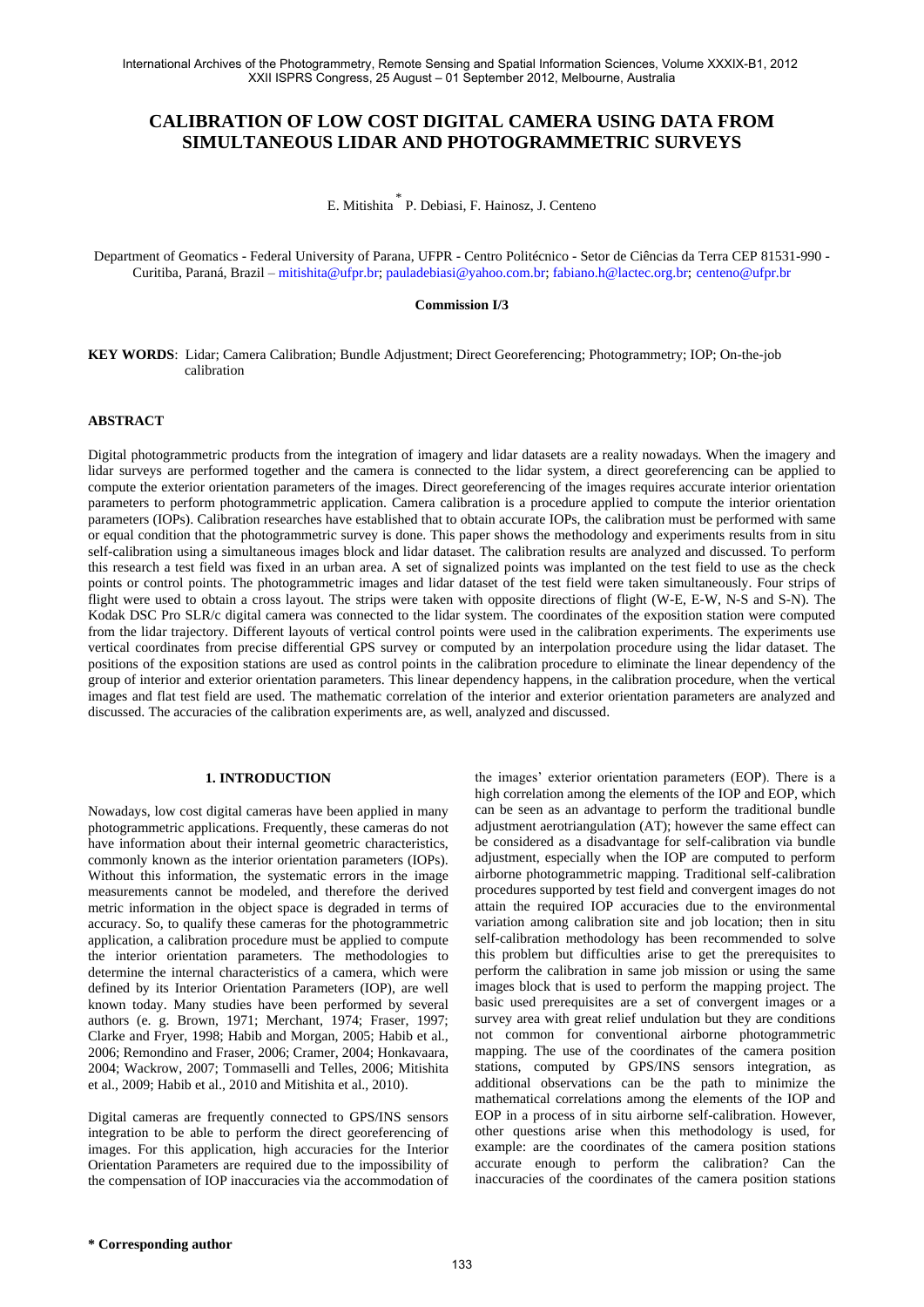invalidate the IOP estimation? Does the methodology improve the final mapping accuracies?

Inside this subject, this paper shows the methodology and obtained results of the study that was performed to investigate the feasibility to calibrate a low cost digital camera using in situ self-calibration supported by lidar dataset. From the results of the performed experiments, this study tries to answer the questions listed above. This study uses lidar and imagery datasets from a specific airborne photogrammetric system that was development by the scientific cooperation among LACTEC - laser scanner mapping company, and Geodetic Sciences Graduated Program - Federal University of Paraná – Brazil.

The following two sections contain overviews about the airborne photogrammetric system used in this study and the methodologies applied to perform the study of the in situ selfcalibration supported by lidar dataset. Finally, in the last sections, the obtained results from the performed experiments are shown and discussed, as well as the conclusions and recommendations for future work.

## **2. AIRBORNE PHOTOGRAMMETRIC SYSTEM**

The Kodak DCS Pro Single Lens Reflex (SLR) digital camera, mounted with 35 mm EF f/1.4L Canon lens was connected with Optech Airbone Laser Scanner ALTM 2050 to perform simultaneously airborne lidar and imagery surveys. The CMOS sensor has 14 million effective pixels. The type is 2/3" with the size: diagonal equal 43 mm; width equal 36 mm and height equal 24 mm. The pixel size is 0.008 mm. The images used on this research have 4500 x 3000 pixels. The camera was installed on the same lidar platform, allowing the use of the angular positions of the laser sensor as initial values to compute the images orientation parameters. An acrylic box was specially built to fixate the camera in the lidar platform.

The camera is physically connected with the lidar system via RS232 serial cable to register, along the GNSS-IMU trajectory, the instants that the images are taken. Using post-processing techniques, the GNSS-IMU trajectory is calculated; inside this trajectory the positions and orientation of the sensor mirror are determined for the instants the images were taken. The lever arm was determined via topographic survey. The coordinates are shown in table 1. Using equations 1, the 3D coordinates of the camera station position can be computed. More details about the camera-and-lidar connection can be found in Martins, 2010.

|  | $\Delta X$ (m) $\sigma$ (m) $\Delta Y$ (m) $\sigma$ (m) $\Delta Z$ (m) $\sigma$ (m) |  |  |
|--|-------------------------------------------------------------------------------------|--|--|
|  | $-0.035$   0.005   0.244   0.005   $-0.055$   0.005                                 |  |  |

Table 1. Lever arm coordinates and their standard deviations.

$$
\begin{vmatrix} Xs \\ Ys \\ Zs \end{vmatrix} = \begin{bmatrix} Xo \\ Yo \\ Zo \end{bmatrix} + R(roll, pitch, yaw) \times \begin{vmatrix} \Delta X \\ \Delta Y \\ \Delta Z \end{vmatrix}
$$
 (1)

 $R(roll, pitch, yaw) =$  Attitude matrix from the orientation of the sensor mirror at the moment of the image was taken;

[Xs  $Y_s Z_s$ ] = Coordinates of the camera station;

 $[X<sub>0</sub> Y<sub>0</sub> Z<sub>0</sub>]$  = Coordinates of the sensor mirror at the instant the image was taken;

 $[\Delta X \Delta Y \Delta Z]$  = Coordinates of the lever arm;

## **3. DATA SETS AND METHODOLOGIES**

#### **3.1 Test Field**

A permanent test field was established to perform the calibration studies. The test area, approximately  $4 \text{ km}^2$  in size, lies within the suburban area of the city of Ponta Grossa (State of Paraná, Brazil). Forty-two circles with a 60 cm diameter were painted on the streets within the test area. White paint was chosen to yield a better contrast against the black background of the asphalt. The value of 60 cm was adopted for the flying height of 1000 m, which results in an image space a square of 3 x 3 pixels, approximately. The three-dimensional coordinates of the 42 points were acquired by precise differential GPS survey. The values of root mean square error (rmse) from the X, Y and Z coordinates were 0.0151, 0.0147 and 0.0286 m, respectively. These values were approximated to 0.03 m and used as precisions for the 3D coordinates for the experiments in this work. The area has moderate relief variation. The maximum variation in the Z coordinates of the control points is 57 meters approximately.

#### **3.2 Photogrammetric and Lidar Surveys**

A cross block layout with four flying lines were planned to get the photogrammetric images from the test field area. Thirty-one images, acquired in four strips, have nearly 60% forward overlap. Two strips with around 50% lateral overlap were taken in opposite directions (approximately west-to-east and east-towest) and other two with the similar lateral overlap (perpendicular flying lines) were taken approximately north-tosouth and south-to-north; the resulting layout is shown in Figure 1. The flying heights of the four strips were about 1000 m. Only thirty-three signalized points were visible in the images. Nine targets were not located due to tree and building occlusions.

The lidar data-set was captured simultaneously with photogrammetric images, using an OPTECH ALTM 2050 laser scanner. The average flying height was 1000 m, resulting for separate strip a mean point density of 3 points/ $m<sup>2</sup>$  (nearly 0.5m) point spacing). Due to different strips overlaps, the point density varied from 3 to 12 points/ $m^2$ . The intensity data were recorded. According to the sensor and flight specifications, 0.5 m horizontal and 0.15 m vertical accuracies are expected with the lidar data. The necessary data (lidar trajectories - GPS/IMU technologies) to compute the 3D coordinates of the camera stations positions were also capture simultaneously with the images.

#### **3.3 Viability Studies**

Experiments of the in situ self-calibration supported by vertical control points and 3D coordinates of the camera position stations are conducted to evaluate the feasibility to compute the Interior Orientation Parameters (IOP) off the Kodak DCS Pro Single Lens Reflex (SLR) digital camera that was previously connected to the airborne photogrammetric system. The 3D coordinates of camera position stations are computed by the lidar trajectories (GPS/IMU sensors integration). Considering the 3D coordinates have inaccuracies caused by bias in lever arm offsets, time integration and GPS observations, the IOP from calibration procedure can model these inaccuracies since there are elements of IOP highly correlated with elements of EOP. These correlations do not cause problems for this research since mounting parameters were not considered here and it is desirable that the IOPs are capable to minimize all displacements of the colinearity of camera's perspective centre, the object point and the corresponding image point to achieve the best accuracies of 3D coordinates of object points computed by photogrammetric procedures.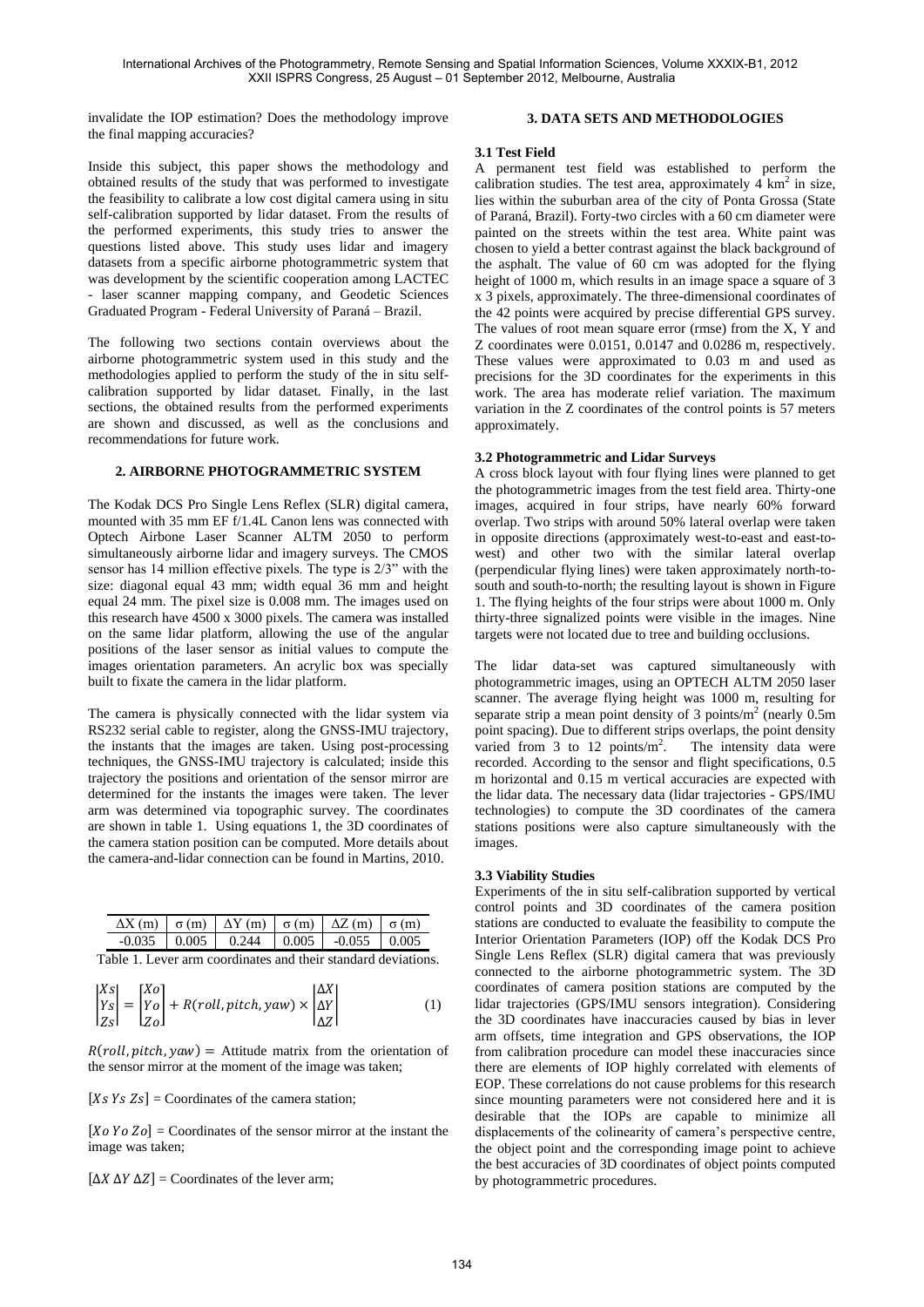Two groups of in situ self-calibration are performed. The photogrammetric blocks have tie points (natural targets), signalized control points and signalized check points. In the first, the experiments are conducted with the set of signalized control points and their 3D coordinates, computed by GPS survey as well as the 3D coordinates of camera position stations. The main objective of these experiments is to compute standard results of the in situ self-calibration methodology, using the best available layout of control points and flying lines (cross block layout). The obtained results from the calibration procedure are analyzed and discussed. Finally, standard results of accuracies and precisions are calculated to be compared with the similar results from the in situ self-calibration using vertical control points. In the second group, the experiments analyze the viability of the use vertical control points and 3D coordinates of the camera position stations to perform in situ self-calibration. The studies are conducted with cross block layout and conventional block. They use the same set of signalized control points but using only vertical coordinates. The obtained results from the calibration procedure are compared with the calibration results that were computed before using 3D coordinates. The final results point out the feasibility of proposed in situ self-calibration procedure using vertical information from lidar dataset.



Figure 1. The cross block layout

# **4. RESULTS AND DISCUSSIONS**

The first and second experiments of the in situ selfcalibration experiments used a cross block layout and a set of tridimensional control points (X, Y and Z coordinates). As mentioned previously, the main objective of these experiments is to compute the IOP values supported by the best configuration of strips and control points available in this study. The IOP values computed here are considered as standard values for the evaluation of IOP estimated in other in situ self-calibration procedures conducted in this research. To perform these experiments a set of tie points, control points and check points are defined in the cross block layout; all image measurements were perform by manual operations. The first experiment uses 13 3D control points, 20 check points and 154 tie points. The control points are placed at beginning and end of the strips and only one in the center of the block. The Figure 1 shows the configuration of the images and points in the cross block layout. Thirty-one images and their exposition stations 3D coordinates (Perspective Center) are used to perform the in situ selfcalibration. The second experiment uses the same block but the all check points are changed to 3D control points. To perform the experiments the following precisions are considered for the measurements: 0.004 millimeters (half of pixel) for x and y image coordinates; three centimeters for X, Y and Z coordinates of control points and ten centimeters for X, Y and Z coordinates for the camera position stations.

Table 2 shows the values of Interior Orientation Parameters that were considered significant in their estimations or when the parameter standard deviation from the variancecovariance matrix is at least ten times smaller than its value. Although the first experiment uses less 3D control points, the estimated IOP values are almost equal to those that were estimated in the second experiment.

The precision analysis of the self-calibration experiments by the values of the root mean square errors of the measurements residuals and standard deviation of the significant IOPs, reported in Table 2 and Table 3, reveals acceptable precision for the measurements and estimated parameters in both experiments. Maximum values of coefficient of correlation (close to  $\pm 0.8$ ) in both experiments were found among **Omega** and **yo,** when the strips flying directions were East to West and West to East. When the strips flying directions were North to South and South to North, the same values of coefficient of correlation occurred but the correlation is among **Phi** and **yo**. Table 4 shows the mean absolute values of coefficients of correlation among EOP and IOP from the first and second experiments.

The accuracy of the 3D object point determination in the first self-calibration experiment was performed by statistical analysis of the horizontal and vertical discrepancies from 20 check points available in the block. The planimetric positions of these check points in the block are shown in Figure 1.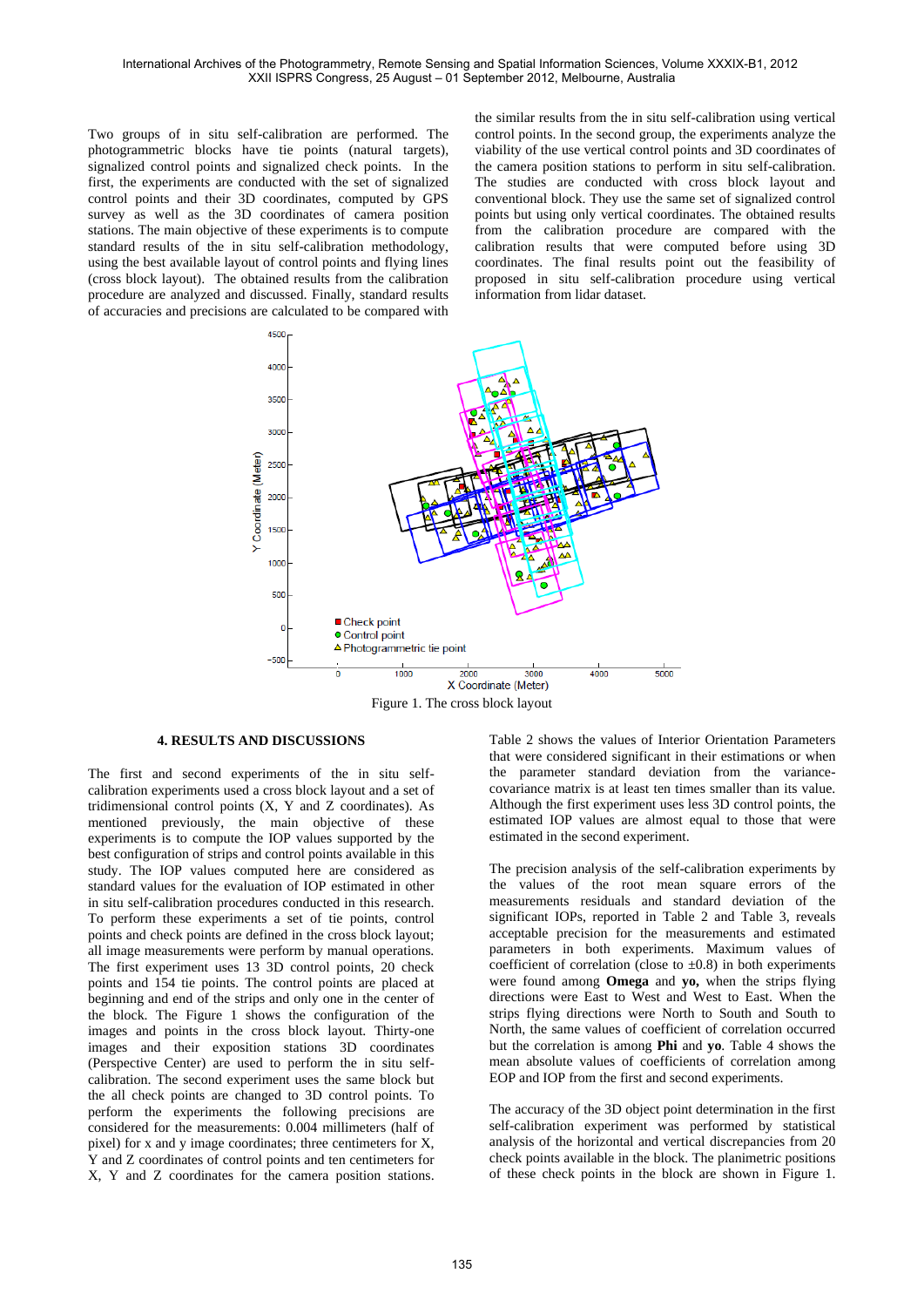Assuming that the RMSE of the X, Y and Z discrepancies reflect the accuracy of the procedure, the obtained values from the analysis, which are shown in Table 5, reveal remarkable accuracies in 3D object point determination. The values of root mean square errors in X, Y and Z coordinates are close to the precision of the check points coordinates.

It is impossible to obtain the accuracies of 3D object points derived from the second self-calibration experiment using the same procedure that was adopted for the first self-calibration experiment because the second experiment does not have check points. However, considering the small differences among common elements computed in both experiments (shown in Tables 6 and 7), the slight differences of the IOPs, the same residuals from the bundle adjustments and similar correlations among EOP and IOP (shown in Tables 2, 3 and 4), it can be concluded that the first and second experiments have slight variability. Also, the 3D coordinates of point object derived from the second self-calibration experiment have similar accuracies to those that were acquired in first self-calibration experiment.

The third experiment aimed to analyze the performance of the in situ self-calibration procedure without 3D control points. It was conducted with the same cross block layout, same configuration of tie points and same measurements precisions that were used in the first and second experiments. Only one state was modified; all 3D control points and check points are changed to vertical control points. The experiment yielded results very close to those that were achieved in the first and second experiments, as can be seen in the values of IOP (Table 2), in the results of residuals analysis (Table 3) and in the values of correlation coefficients among EOP and IOP (Table 4). Even though the mean absolute correlation coefficients among yo and omega or yo and phi are lower than other values in Table 4, it is clear that the correlation behavior among yo and phi or among yo and omega did not change. Based only on these results it is not difficult to conclude that although the procedure uses only vertical control points, the obtained results are similar to other that used 3D control points. However, if accuracy results are considered such as those included in Tables 5 and 6 the conclusion about the procedure is not the same. To perform the accuracy study here, the obtained results from the second experiment were considered as standard because it employed the best available configuration of control points and block layout. Based on this condition, the 3D coordinates of the tie points and the angles of images orientation computed in the third experiment were compared; the main results of this study were included in Table 6 and 7. The root mean square errors computed from the differences of the horizontal coordinates reveal a small systematic error (approximately 1 pixel on the ground) that it was not modeled by IOP or EOP even though the cross block layout was used. A closer look in the results shown in Table 7 reveals that it is possible to

assume that probably the systematic error was compensated by the angles of images orientation when the 3D control points were used (first and second experiments).

The fourth experiment had also the main purpose to evaluate the performance of the in situ self-calibration procedure using vertical control points. However, in this experiment the used block layout was a type of conventional aero surveying block that does not have crossed strips. This type of block layout aims to evaluate the feasibility to use lidar vertical control points with 3D coordinates of perspective center to perform in situ self-calibration in lidar and imagery surveying simultaneously. Thus, the experiment was conducted with a sub-block from the cross block layout, showed in Figure 1. It contains two strips that were flown in opposite directions (approximately west-to-east and east-to-west), 96 tie points, 20 vertical control points and 16 3D coordinates of perspective centers. The same measurements precisions used in the previous experiments were adopted here. The Interior Orientation Parameters computed in this experiment were similar to those computed in the experiments using cross block layout. Comparing the four sets of IOP in Table 2, the IOP values from the fourth experiment have the greatest variation between them; however the value of sixteen micros was the maximum variation, occurring in the principal distance. The results from residuals analysis, shown in Table 3, are almost the same the ones that were calculated in the previous experiments. The maximum correlation among EOP and IOP parameters occurred only among **omega** and **yo**  (close to  $\pm 0.7$ ) because the block layout does not have crossed strips; the values of mean absolute correlation coefficients among EOP and IOP are shown in Table 4. Using the same procedure that was applied to perform the accuracy study of the experiment to derive 3D coordinates of the object points, the obtained values of 3D coordinate of the tie point and the angles of images orientation are compared to the values that were computed in the second experiment. The results from this study, shown in Tables 6, reveal that the planimetric accuracy is two times worse than the value from the third experiment (approximately 2 pixels on the ground). The reduced horizontal accuracy in this experiment confirms a small systematic error that was not modeled by IOP or EOP when a 3D control point was not used. In Table 7, the values of the root mean square errors of the differences of the angles of images orientations are approximately two times bigger than the differences that were obtained from the third experiment. Assuming that the angles of images rotations compensate the small systematic errors when the 3D control points were used (second experiment), in the third experiment, due to the use of crossed strips, the lack of non compensation is smaller than that occurred in the forth experiment. However, even with this geometric improvement, the third experiment was unable to compensate correctly the probably small systematic error in the airborne photogrammetric system.

| <b>IOPS FROM THE IN SITU SELF- CALIBRATION EXPERIMENTS</b> |                                                                                                                                                                                                                                                                           |       |       |       |       |       |                                                                                                                                                                                   |                          |                 |                  |
|------------------------------------------------------------|---------------------------------------------------------------------------------------------------------------------------------------------------------------------------------------------------------------------------------------------------------------------------|-------|-------|-------|-------|-------|-----------------------------------------------------------------------------------------------------------------------------------------------------------------------------------|--------------------------|-----------------|------------------|
| <b>Experiment</b>                                          | $K_2$<br>$\mathbf{k}_1$<br>c<br>$\sigma_{c}$<br>$\mathbf{x}_\mathbf{n}$<br>Уp<br>$\sigma_{\rm p}$<br>$\sigma_{k2}$<br>$\sigma_{k1}$<br>$\sigma_{yp}$<br>$\text{m}^2$<br>$(mm^{-4})$<br>(mm)<br>(mm`<br>(mm)<br>$(mm^-)$<br>(mm)<br>(mm)<br>(mm)<br>$\mathbf{m}\mathbf{m}$ |       |       |       |       |       |                                                                                                                                                                                   |                          |                 |                  |
| First                                                      | 34.253                                                                                                                                                                                                                                                                    | 0.002 | 0.065 | 0.001 | 0.274 | 0.003 | $-9.1217e^{-5}$                                                                                                                                                                   | $3.7513$ e <sup>-1</sup> | 1.0435 $e^{-t}$ | $8.9609 e^{-10}$ |
| Second                                                     | 34.249                                                                                                                                                                                                                                                                    | 0.001 | 0.064 | 0.001 | 0.273 | 0.002 | $-9.1233$ e <sup>-5</sup>                                                                                                                                                         | 3.6666 $e^{-t}$          | 1.0439 $e^{-t}$ | $8.7037e^{-10}$  |
| Third                                                      | 34.250                                                                                                                                                                                                                                                                    | 0.002 | 0.064 | 0.001 | 0.273 | 0.002 | $-9.1420 e^{-5}$                                                                                                                                                                  | $3.6577 e^{-t}$          | 1.0490 $e^{-t}$ | $8.7377 e^{-10}$ |
| Fourth                                                     | 34.237                                                                                                                                                                                                                                                                    | 0.003 | 0.069 | 0.002 | 0.264 | 0.004 | $-9.1159 e^{-5}$                                                                                                                                                                  | 5.4641 $e^{-t}$          | 1.0420 $e^{-t}$ | $1.2877 e^{-9}$  |
|                                                            |                                                                                                                                                                                                                                                                           |       |       |       |       |       | c= Principal distance; $(\mathbf{x_n}, \mathbf{y_n})$ = Coordinates of principal point; $(\mathbf{k_1}, \mathbf{K_2})$ = Radial lens distortion; $(\sigma)$ = Standard deviation. |                          |                 |                  |

Table 2. The interior orientation parameters (IOP) estimated in experiments of the in situ self-calibration experiments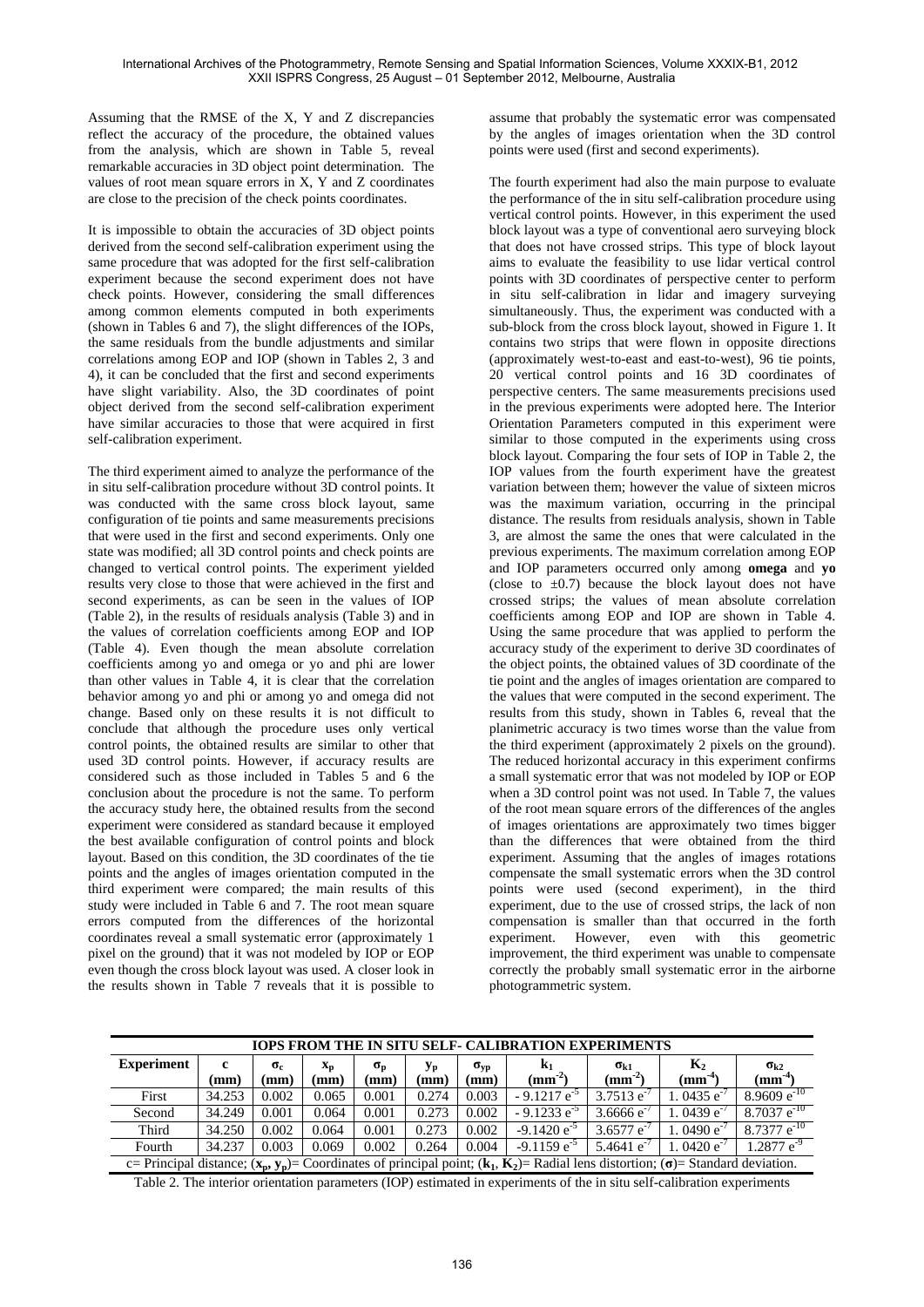| <b>RESIDUALS ANALYSIS</b> |               |                                       |               |                                    |               |                               |                |                |               |  |
|---------------------------|---------------|---------------------------------------|---------------|------------------------------------|---------------|-------------------------------|----------------|----------------|---------------|--|
| Expe-                     |               | <b>Residuals in image coordinates</b> |               | <b>Residuals in control points</b> |               | Residuals in camera station's |                |                |               |  |
| ments                     |               | (mm)                                  |               | coordinates (m)                    |               | coordinates (m)               |                |                |               |  |
|                           | <b>Rmse x</b> | <b>Rmse</b> v                         | <b>Rmse X</b> | <b>Rmse Y</b>                      | <b>Rmse Z</b> | <b>Rmse Xs</b>                | <b>Rmse Ys</b> | <b>Rmse Zs</b> | $(\sigma_{o}$ |  |
| First                     | 0.001         | 0.002                                 | 0.005         | 0.006                              | 0.003         | 0.032                         | 0.035          | 0.073          | 0.2813        |  |
| Second                    | 0.002         | 0.002                                 | 0.005         | 0.006                              | 0.004         | 0.035                         | 0.037          | 0.071          | 0.2865        |  |
| Third                     | 0.001         | 0.002                                 |               |                                    | 0.003         | 0.029                         | 0.035          | 0.068          | 0.2712        |  |
| Fourth                    | 0.001         | 0.002                                 |               |                                    | 0.002         | 0.031                         | 0.026          | 0.055          | 0.2896        |  |

Table 3. Main results of the residuals analysis performed in the experiments of the in situ sef-calibration

|                         | Mean Absolute Values of the Correlation Coefficients Among Orientation Parameters and IOP |       |                         |       |       |                          |       |       |       |       |       |
|-------------------------|-------------------------------------------------------------------------------------------|-------|-------------------------|-------|-------|--------------------------|-------|-------|-------|-------|-------|
| <b>First Experiment</b> |                                                                                           |       |                         |       |       | <b>Second Experiment</b> |       |       |       |       |       |
|                         | c                                                                                         | X0    | V0                      | k1    | k2    |                          | c     | X0    | VO    | k1    | k2    |
| Omega                   | .0550                                                                                     | .2767 | .5635                   | .0344 | .0564 | Omega                    | .0135 | .2901 | .5346 | .0319 | .0482 |
| Phi                     | .0470                                                                                     | .2869 | .5471                   | .0330 | .0529 | Phi                      | .0162 | .3001 | .5200 | .0320 | .0484 |
| Kappa                   | .0192                                                                                     | .0281 | .0348                   | .0100 | .0113 | Kappa                    | .0096 | .0254 | .0330 | .0086 | .0094 |
|                         |                                                                                           |       | <b>Third Experiment</b> |       |       | <b>Fourth Experiment</b> |       |       |       |       |       |
|                         | c                                                                                         | X0    | V0                      | k1    | k2    |                          | c     | X0    | VO.   | k1    | k2    |
| Omega                   | .1918                                                                                     | .2813 | .4118                   | .0411 | .0590 | Omega                    | .0785 | .2196 | .6282 | .0270 | .0669 |
| Phi                     | .1984                                                                                     | .2760 | .4104                   | .0274 | .0504 | Phi                      | .3203 | .3622 | .3198 | .0206 | .0300 |
| Kappa                   | .0483                                                                                     | .3404 | .0355                   | .0127 | .0133 | Kappa                    | .0344 | .4102 | .0645 | .0124 | .0109 |

Table 4. Main results of correlation coefficients among orientation parameters and IOP from experiments of the in situ selfcalibration

| <b>DISCREPANCIES ANALYSIS</b>                                                           |                   |                   |            |                   |          |          |  |  |  |
|-----------------------------------------------------------------------------------------|-------------------|-------------------|------------|-------------------|----------|----------|--|--|--|
| <b>Experiments</b><br><b>Mean Values of the</b><br><b>Root Mean Square Error of the</b> |                   |                   |            |                   |          |          |  |  |  |
|                                                                                         |                   | Discrepancies (m) |            | Discrepancies (m) |          |          |  |  |  |
|                                                                                         | $\mathbf{u}$ (DX) | $\mathbf{u}$ (DY) | $\mu$ (DZ) | Rmse(DX)          | Rmse(DY) | Rmse(DZ) |  |  |  |
| First                                                                                   | 0.000             | 0.001             | 0.000      | 0.029             | 0.033    | 0.054    |  |  |  |

Table 5. Main results of discrepancy analysis performed in the first experiment of the in situ self-calibration

| DIFFERENCES ANALYSIS – 3D COORDINATES OF TIE POINTS |            |                                                                                                  |          |       |       |       |  |  |  |
|-----------------------------------------------------|------------|--------------------------------------------------------------------------------------------------|----------|-------|-------|-------|--|--|--|
| <b>Difference</b>                                   |            | <b>Mean Values of the</b><br>Root Mean Square Error of the<br>Differences (m)<br>Differences (m) |          |       |       |       |  |  |  |
|                                                     | $\mu$ (dX) | $\mu$ (dZ)<br><b>Rmse</b> $(dZ)$<br>$\mu$ (dY)<br><b>Rmse</b> $(dX)$<br><b>Rmse</b> $(dY)$       |          |       |       |       |  |  |  |
| Second – First                                      | $-0.015$   | $-0.005$                                                                                         | $-0.122$ | 0.028 | 0.021 | 0.128 |  |  |  |
| Second – Third                                      | 0.131      | -0.186                                                                                           | $-0.005$ | 0.194 | 0.201 | 0.094 |  |  |  |
| $Second - Fourth$                                   | 0.187      | $-0.201$                                                                                         | 0.020    | 0.292 | 0.333 | 0.105 |  |  |  |

Table 6. Main results of the analysis of differences of tie points coordinates performed in the in situ self-calibration experiments

| DIFFERENCES ANALYSIS –ANGLES OF IMAGES ORIENTATIONS |               |                                                                                         |           |                                                        |        |        |  |  |  |
|-----------------------------------------------------|---------------|-----------------------------------------------------------------------------------------|-----------|--------------------------------------------------------|--------|--------|--|--|--|
| <b>Difference</b>                                   |               | <b>Mean Values of the</b><br>Differences (seconds)                                      |           | Root Mean Square Error of the<br>Differences (seconds) |        |        |  |  |  |
|                                                     | $\mu(\omega)$ | $Rmse(\varphi)$<br>$Rmse(\omega)$<br>Rmse $(\gamma)$<br>$\mu(\varphi)$<br>$\mu(\gamma)$ |           |                                                        |        |        |  |  |  |
| $Second - First$                                    | $-1.510$      | 1.858                                                                                   | $-0.122$  | 8.204                                                  | 9.098  | 6.994  |  |  |  |
| Second - Third                                      | $-34.490$     | $-21.368$                                                                               | 30.890    | 36.467                                                 | 36.599 | 43.035 |  |  |  |
| Second – Fourth                                     | $-31.950$     | $-34.875$                                                                               | $-47.700$ | 69.177                                                 | 57.691 | 48.148 |  |  |  |

Table 7. Main results of the analysis of angles of images orientation performed in the in situ self-calibration experiments

# **5. CONCLUSION AND RECOMMENDATIONS FOR FUTURE WORK**

This paper has investigated the performance of the in situ self-calibration of a digital SLR camera, connected to a laser scanner system to perform photogrammetric procedures for mapping. The empirical study was conducted to evaluate the feasibility to use lidar vertical control points with 3D coordinates of perspective center to perform in situ selfcalibration in simultaneously lidar and imagery surveys. To perform the experiments, a test field with 42 signalized control points was established in an urban area. Laser scanner and photogrammetric surveys were performed simultaneously. Four strips flown in opposite directions established a cross photogrammetric block layout. 3D coordinates of perspective centers were computed by GPS and INS sensors by the camera and lidar system connection. Different experiments of in situ self-calibration were performed using 3D or vertical control points with variation of cross or conventional block layouts. Considering the obtained results from the performed experiments, the following conclusions were drawn:

For the airborne photogrammetric system used in this research, in situ self-calibration can be conducted in the lidar and imagery surveying simultaneously, using 3D